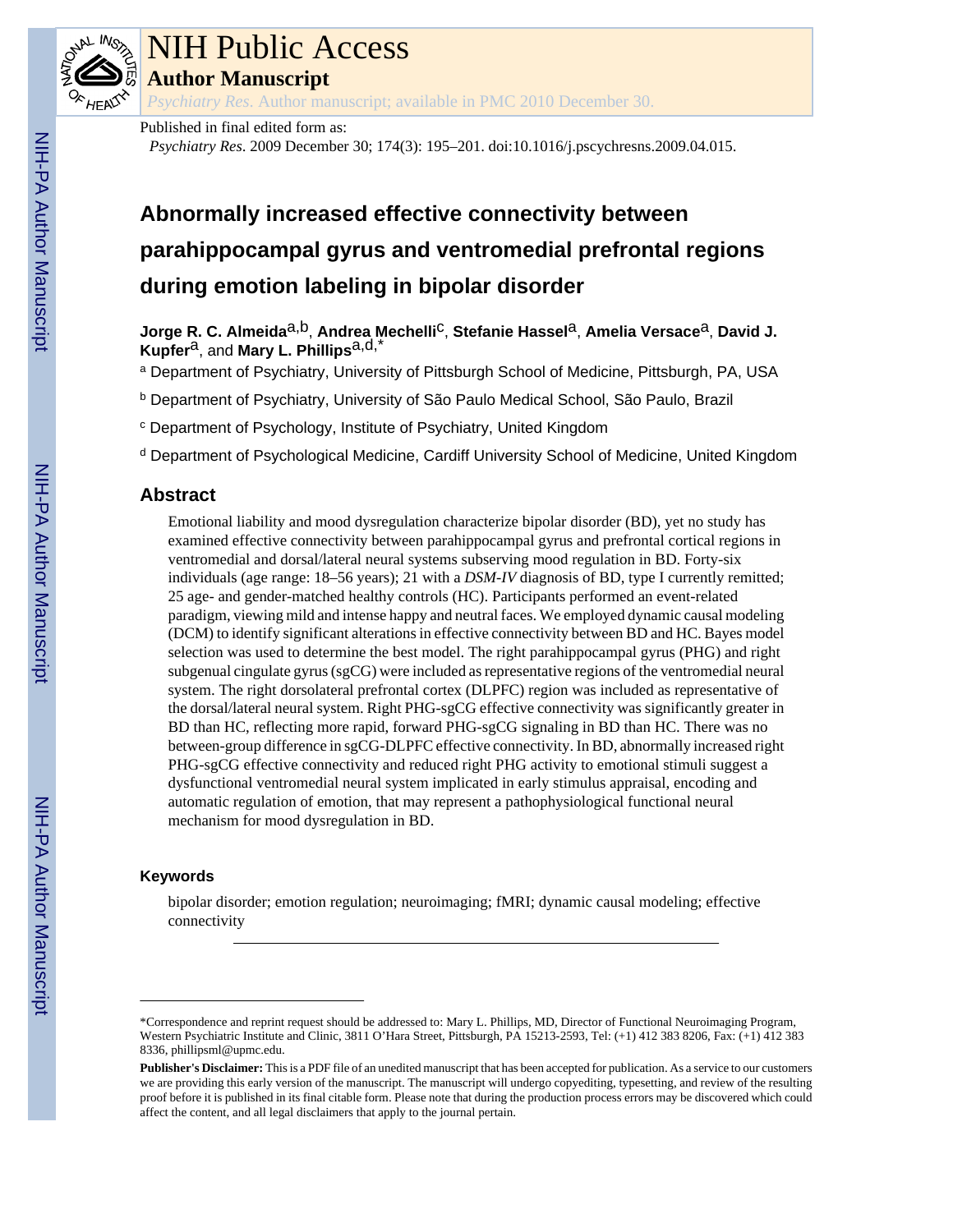# **1. Introduction**

Bipolar disorder (BD), particularly the type 1 subtype, is a debilitating psychiatric disorder. The core feature is mood dysregulation, characterized by swings between depressed and manic episodes, and emotion instability that may persist during remission (Goodwin and Jamison, 2007). There has therefore been increasing interest in elucidating underlying neurobiological abnormalities that may be associated with mood dysregulation in BD (Drevets, 2000; Strakowski et al., 2000; Phillips et al., 2003).

Our recently-revised neural model of emotion regulation (Phillips et al., 2008a), that builds on our earlier model (Phillips et al., 2003), comprises two neural systems: a ventromedial system and a dorsal/lateral system. The ventromedial neural system (comprising the parahippocampal gyrus, hippocampus, subgenual anterior cingulate gyrus, ventromedial and dorsomedial prefrontal cortices) is implicated in the early appraisal and encoding of emotional significance during regulation of behavioral responses to an emotional stimulus, that is automatic rather than under voluntary control. The dorsal/lateral neural system (comprising dorsal and lateral prefrontal cortical regions) is implicated in voluntary control of behavioral responses to emotional stimuli. These two neural systems may be activated concurrently during regulation of emotional behavior generated in subcortical limbic regions, including the amygdala, ventral striatum and thalamus. In this model, we proposed that abnormally elevated activity within subcortical limbic regions implicated in the initial response to emotional stimuli, together with a dysfunctional ventromedial emotion regulatory neural system may be implicated in the pathophysiology of BD (Phillips et al., 2008a). Abnormally elevated activity within subcortical limbic regions to emotional stimuli has, for example, been demonstrated in BD patients during remission (Yurgelun-Todd et al., 2000; Lawrence et al., 2004; Blumberg et al., 2005; Hassel et al., 2008; Almeida et al., 2009), mania (Malhi et al., 2004a; Altshuler et al., 2005; Chen et al., 2006) and depression (Malhi et al., 2004b). Other studies indicate abnormal activity in the ventromedial emotion regulatory neural system, specifically, abnormally increased and reduced activity, respectively, to emotional faces (Malhi et al., 2007b) and words (Malhi et al., 2007a) in paralimbic regions in remitted BD patients versus healthy individuals. There are further reports of reduced activity in remitted and manic BD patients versus healthy individuals in ventromedial prefrontal cortical regions during emotional Stroop and risk-taking tasks that depend on the ability to automatically focus attention away from emotionally-salient stimuli (Rubinsztein et al., 2001; Malhi et al., 2005; Lagopoulos and Malhi, 2007). However, a limitation of these studies is the inability to determine if one region regulates the other, i.e.: they used a functional specialization approach.

Functional specialization assumes that different aspects of information processing engage distinct regions but cannot reveal how these regions may be functionally integrated during task performance. In neuroimaging, functional integration within a distributed network can be characterized in terms of "functional connectivity" and "effective connectivity" (Friston et al., 2007). Functional connectivity is model-free and refers to a correlation over time between activities in different neural regions. In contrast, effective connectivity is model-based and refers to the impact that activity in one region exerts over that in another. To date, one study has examined functional connectivity in BD. This study revealed reduced functional connectivity between ventrolateral prefrontal cortex (VLPFC) and amygdala in manic BD patients relative to healthy individuals during an emotion-labeling task (Foland et al., 2008). There are no previous studies investigating effective connectivity in BD.

Effective connectivity can be examined using dynamic causal modeling (DCM), a technique for estimating, and making inferences about, the negative or positive influence that one region exerts over another and how this is affected by the experimental context (Friston et al., 2003).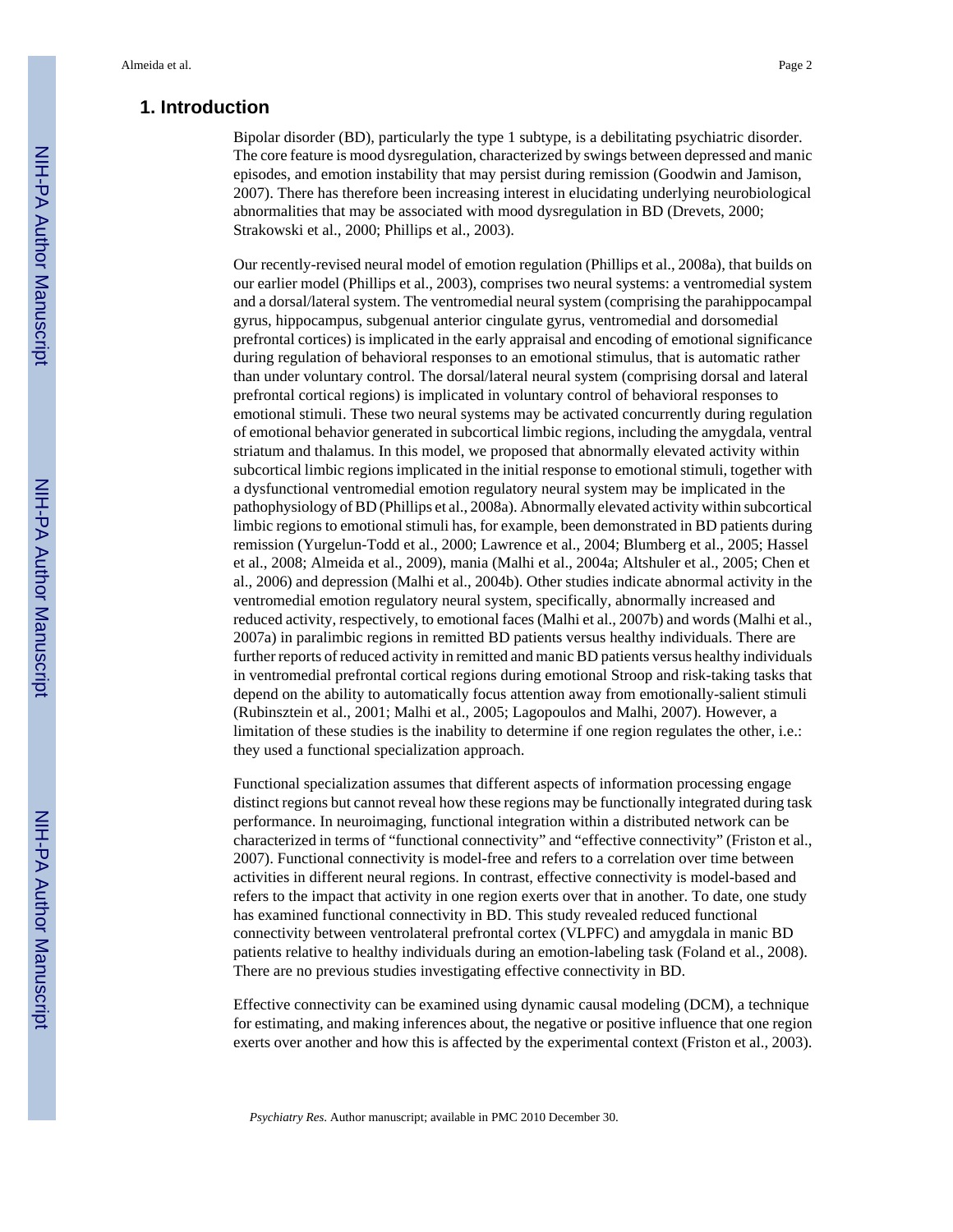In the present study, we used DCM to examine in BD patients abnormalities persisting during remission in effective connectivity in ventromedial and dorsal/lateral neural systems implicated in mood regulation to emotionally salient stimuli: facial expressions of emotion. We applied DCM in a two-stage approach that involved (i) identifying the best model from a series of candidate models using Bayesian model selection (see 2.5. below); and (ii) testing the hypothesis that effective connectivity within the best model differed significantly between BD patients and healthy control individuals (HC; see 2.6. below). As no studies to date have employed DCM in BD, we were unable to specify the direction and nature of abnormal effective connectivity between regions in these two neural systems in BD. We first wished to examine the effective connectivity within the ventromedial neural system, i.e., parahippocampal gyrus versus ventromedial prefrontal cortex regions. We then wished to examine effective connectivity between ventromedial and dorsal/lateral neural systems in BD patients versus HC.

# **2. Methods**

# **2.1 Participants**

The University of Pittsburgh Institutional Review Board approved the study protocol. Twentyone adults with BD, type I (mean age=31.9, s.d.=8.5,  $M/F=10/11$ ), diagnosed according to the criteria of DSM-IV and the Structured Clinical Interview for DSM-IV, Research Version (SCID-P) participated in the study. All BD patients were in remission at the time of scanning with Hamilton Depression Rating Scale(HDRS-17) score ≤7 and Young Mania Rating Scale (YMRS) score ≤10; however, two BD patients had subclinical symptoms of depression at the time of scan (HDRS-17 between 7 and 14) but did not meet criteria for depressive episode. All had experienced at least two episodes of illness in the last 4 years. Some BD patients had comorbid disorders, and most were medicated (two were medication-free; see Table 1).

Twenty-five HC (mean age=29 (s.d.=9.6), M/F=10/15) with no previous personal or family history of psychiatric illness in first and second degree relatives participated in the study. HC were gender-ratio-matched with BD patients (Chi-squared=0.27; d.f.=1;  $p=0.6$ ), and age matched( $t(44)=1.1$ ,  $p=0.3$ ). All participants were right-handed and native English speaking. All participants were aware of the purpose of the study and gave written informed consent prior to participation in the study.

Exclusion criteria included history of head injury (from medical records and participant report) systemic medical illness, cognitive impairment (score<24 Mini-Mental State Examination, premorbid IQ estimate<85 - National Adult Reading Test), Axis-II borderline personality disorder, and general exclusion criteria for MRI (presence or questionable history of metallic objects in the body, positive pregnancy test/self-reporting of pregnancy, and proness to panicking in enclosed spaces). For HC, current or previous alcohol and illicit substance abuse (determined by SCID-I, saliva and urine screen) were further exclusion criteria.

The participant population reflected the demographics of Pittsburgh and the surrounding area and/or the patient population of the University of Pittsburgh Medical Center (UPMC), through local advertising.

#### **2.2 Paradigm**

All individuals participated in a 6-minute event-related paradigm. The paradigm involved viewing mild and prototypically intense happy and neutral faces from a standardized series (Surguladze et al., 2003). In the experiment, individuals viewed sixty facial expressions in which facial expressions of prototypical (100%) happy intensity were morphed using computer software with neutral expressions from the same poser to depict expressions of 50%, or mild, emotion (Young et al., 2002). Individuals therefore viewed 20 prototypically happy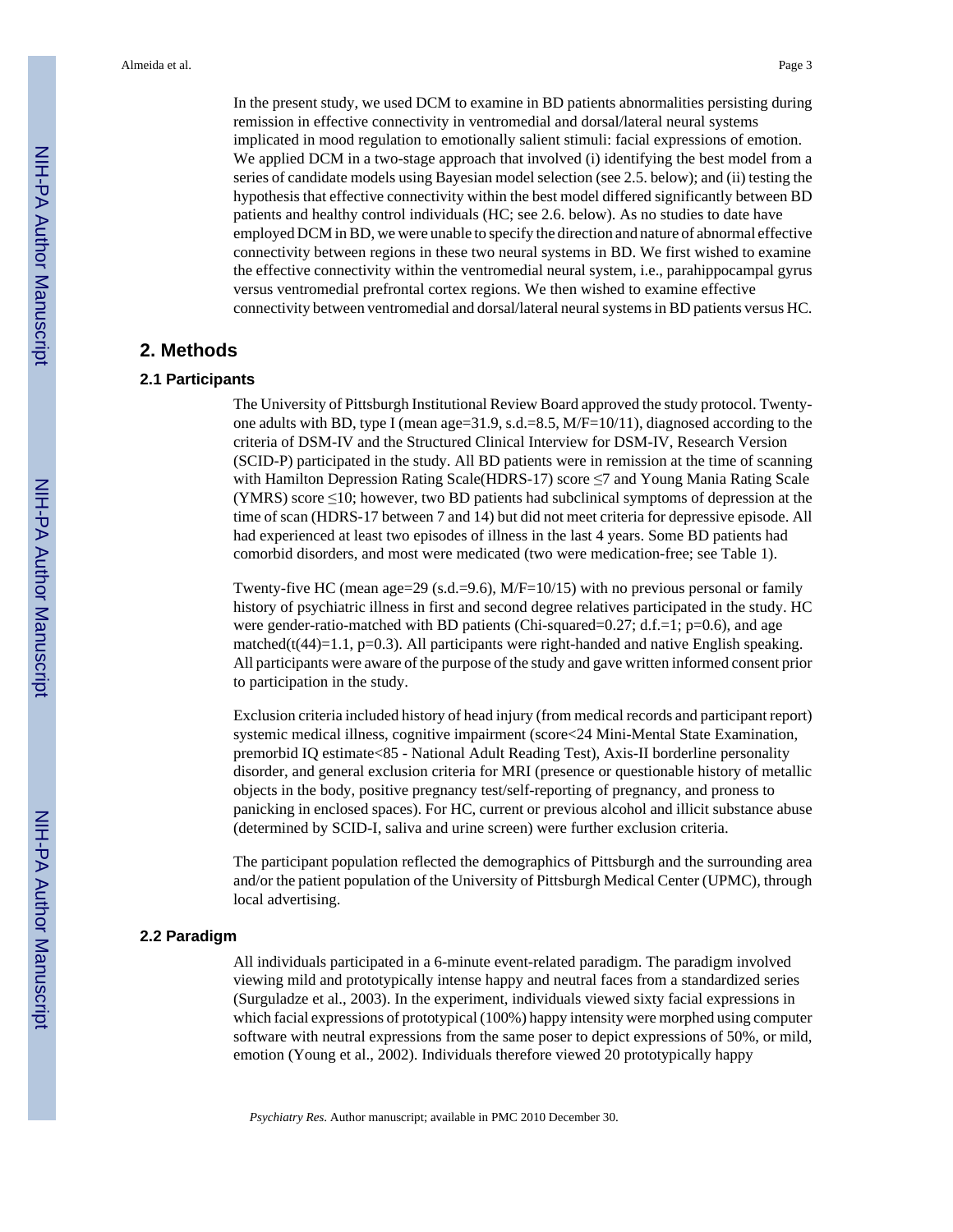expressions; 20 mild happy expressions, and 20 neutral expressions. Each facial expression was presented for 2s, with an inter-stimulus interval (ISI) of variable duration, according to a Poisson distribution (mean ISI=4.9s)(Surguladze et al., 2003). We chose happy facial expressions as an example of emotional stimuli, as previous functional neuroimaging studies have consistently demonstrated abnormally elevated activity in ventral prefrontal cortical regions to these stimuli in BD (Lawrence et al., 2004; Blumberg et al., 2005; Hassel et al., 2008; Almeida et al., 2009). Participants labeled the emotion of each face by moving either the index or middle finger of the right hand to ensure that attention was directed to the emotional content of the face, and because emotion labeling has been associated with neural activity in both, ventromedial and dorsal/lateral, regulatory systems (Chen et al., 2006; Fairhall and Ishai, 2007). During scanning, there were no between-group differences in emotion labeling accuracy (see supplemental material, Table S1).

#### **2.3 Data acquisition**

Neuroimaging data was collected using a 3.0 Tesla Siemens Allegra MRI scanner at the University of Pittsburgh/CMU Brain Imaging Research Center (BIRC). All scanning parameters were selected to optimize the quality of the BOLD signal while maintaining a sufficient number of slices to acquire whole-brain data (parameters details see supplemental material).

#### **2.4 Functional integration: Dynamic Causal Modelling analyses**

We first used standard SPM5 analyses to determine than main effect of group, condition (emotion intensity) and the group by condition interaction upon neural responses to the different facial expressions (see details in supplemental material). We used DCM, an effective connectivity approach (Friston et al., 2003; Mechelli et al., 2003) in SPM5 software, in a twostep procedure that involved selection of the best model from a series of candidate models using Bayesian model selection (see 2.5. below) and testing the hypothesis that the effective connectivity within the best model differed significantly between BD patients and HC (see 2.6. below). The aim of DCM is to estimate, and make inferences about, the influence that one neural system exerts over another and how the experimental context affects the neural system. In DCM, a reasonably realistic but simple neural model of interacting neural regions is constructed. DCM uses a previously validated biophysical model of functional MRI measurements to estimate underling neural responses from observed hemodynamic responses (Buxton et al., 1998; Friston et al., 2000); the estimated underlying neural responses is then used to derive connectivity parameters, as described elsewhere (Friston et al., 2003). These two steps are repeated iteratively and correspond to the expectation and maximization step of an expectation-maximization algorithm (Friston et al., 2003). Two sets of parameters are of particular interest in DCM: (a) the endogenous connections that characterize the functional coupling between neural regions in a given model and (b) bilinear terms which mediate condition-specific changes in this coupling. In this study we were interested in the endogenous coupling under our emotional judgment task.

In DCM, the units of connections are per unit time and therefore correspond to rates: a strong connection means an influence that is expressed quickly or with a small time constant. A positive (i.e., greater than zero) endogenous connection indicates that an increase in activity in the "source" region is associated with an increase in activity in the "target" region. Conversely, a negative (i.e., smaller than zero) endogenous connection indicates that an increase in activity in the "source" region is associated with a decrease in activity in the "target" region.

#### **2.4.1. Identifying representative regions of the ventromedial and dorsal/lateral neural system derived from neural activity differences between BD and HC—**For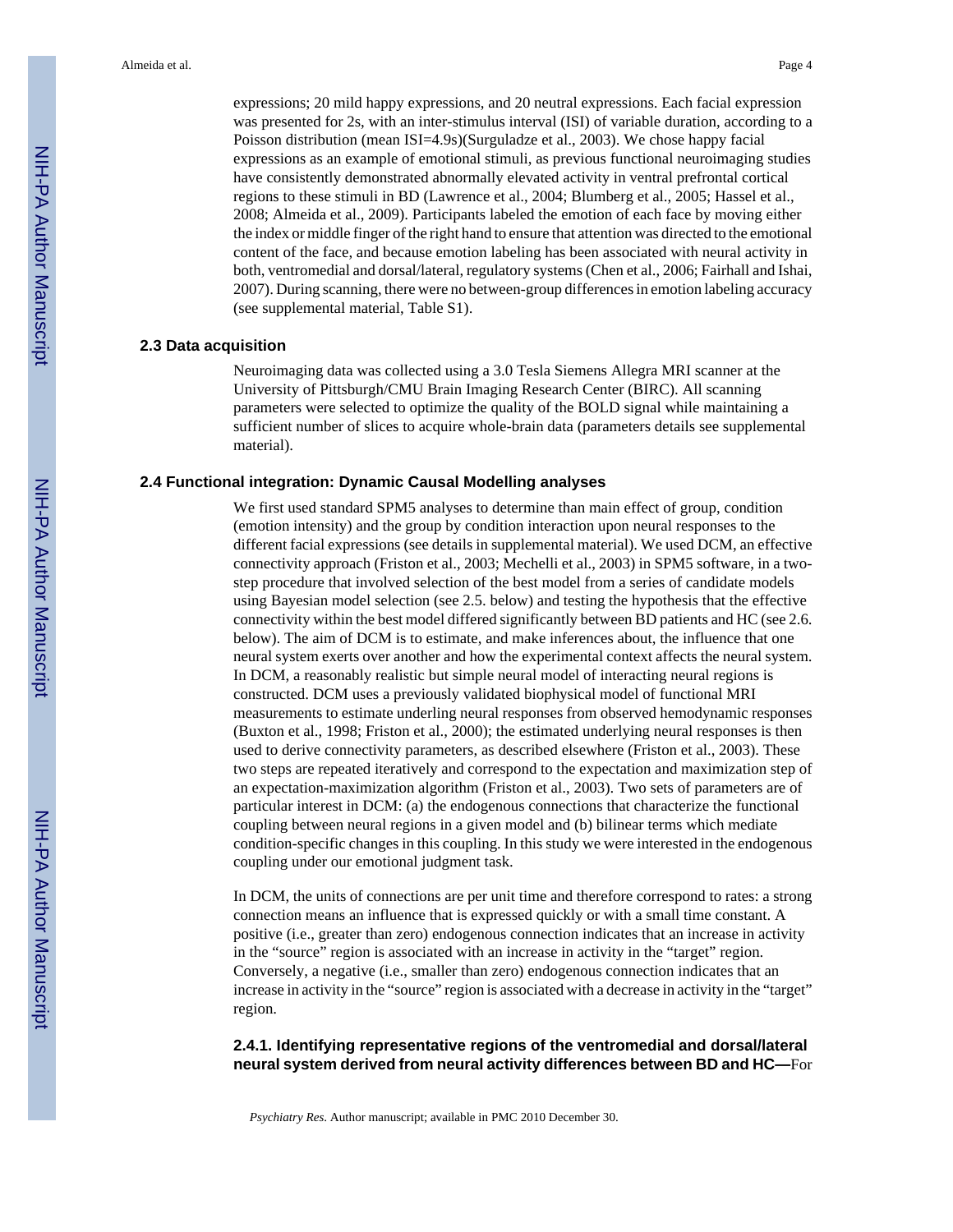each participant, a series of dynamic causal models was constructed that included three empirically-defined right-sided regions that emerged from the wholebrain ANOVA as representative regions of our ventromedial and dorsal/lateral neural systems for emotion regulation. The three regions included two from the ventromedial system (the parahippocampal gyrus and the ventromedial prefrontal cortex) and one from the dorsal/lateral neural system (the dorsolateral prefrontal cortex). We chose to include two regions of the ventromedial neural system because of its "two-site" location: temporal and prefrontal cortices. To account for individual differences, we extracted principal eigenvariates to summarize regional responses in 6mm spheres centered on the regions above. The location of these regions was based upon the local maxima of the subject-specific statistical parametric maps within 6mm of the groupmaxima for the comparison between BD and HC.

**2.4.2. Empirically based model proposal—**Four alternative models that differed in terms of their endogenous connections were constructed. (models A, B, C and D in Figure 1). The stimulus function, that encoded face presentation per se, entered each dynamic causal model through the temporal region and propagated to the rest of the network via interconnections between this region and the remaining ventromedial and dorsal/lateral prefrontal cortical nodes; none of the models included bilinear terms given the focus of the present investigation on endogenous coupling.

We chose to focus on a set of DCMs (i.e., a model space) that only modeled face-selective responses under emotional judgment. This simplification allowed us to specify a set of models with different endogenous connections in the forward and backward directions between our three regions. This reduced model space allowed us to select the best model using Bayesian model selection. It could be argued that better models exist, which allow for condition-specific differences through bilinear or modulatory changes in coupling. However, our main focus was on group-specific differences in connectivity and we deliberately opted for simple DCMs, whose parameters could be estimated efficiently

#### **2.5 Model Comparisons**

Our analysis was based on Bayesian model comparison using Bayes factors to select among the four competing models varying for their complexity (step 2.4.2. above). Models were contrasted based on their ability to explain the observed data at the individual participant level. We used two criteria to assess the evidence in favor of one model versus another, namely Bayesian and Akaike's Information Criteria (Penny et al., 2004). The former biases towards simple models, whereas the latter biases towards complex models. One model was considered superior to a second when both criteria were met and the corresponding Bayes factors were above 3 for each individual (Raftery, 1995; Penny et al., 2004). The most prevalent best model across all subjects was considered to be the winning model.

#### **2.6 Effect of group upon endogenous connections in the best model**

Individual-specific estimates of effective connectivity for the best model were next entered into SPSS edition 15 (SPSS Inc.) for examination of the main effect of group in this model (thresholded at p=0.05; step 2.5. described above). Resulting significant parameter estimates were then explored for possible relationships with the following demographic and clinical variables in BD patients: age, age of illness onset, illness duration, depression severity measured using the HRSD17, mania severity measured using the YMRS and medication load (thresholded at p=0.008, to correct for multiple comparisons). The impact of current comorbid disorders upon endogenous connections in BD patients was measured by comparing endogenous connections in those with, versus those without, such comorbid disorders.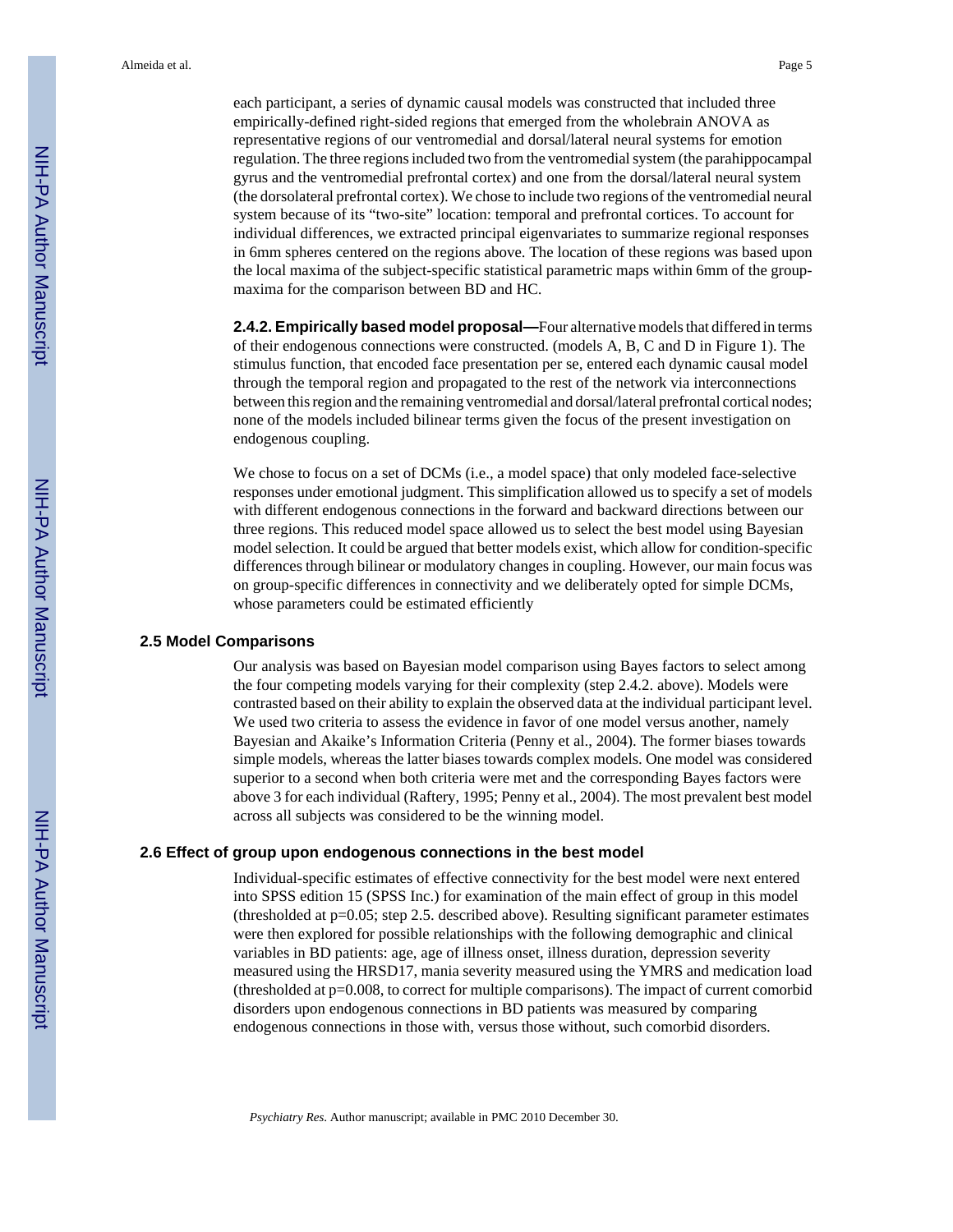#### **2.7 Medication Load**

A problem for all neuroimaging studies of BD is the potential confounding effect of psychotropic medication, as it is difficult to recruit medication-free BD individuals into such studies (Phillips et al., 2008b). We wished to examine the potential impact of psychotropic medication upon effective connectivity in BD individuals using an index of "medication load". This index reflects the number and dose of different medications for each individual: the greater the number and dose of the medication, the greater the medication load. This strategy has been employed in our previous neuroimaging studies in BD (Hassel et al., 2008; Versace et al., 2008; Almeida et al., 2009).

# **3. Results**

The main focus of the paper was the findings from the DCM analyses. See supplemental material for findings from the standard (functional specialization) SPM5 analyses regarding all regions showing main effects of group, condition and a group by condition interaction upon neuronal responses (Table S2).

#### **3.1 Functional integration – Dynamic Causal Modeling**

**3.1.1 Region selection within the emotion processing model—**The largest clusters in neural regions representative of the ventromedial neural system, (i.e. parahippocampal and ventromedial prefrontal cortical regions) and dorsal/lateral neural system (i.e. dorsal and lateral prefrontal cortical regions), were empirically chosen from our standard SPM5 analyses. These included two regions from the ventromedial system: right parahippocampal gyrus (PHG) [coordinates (x, y, z): 6, −45, −3; 5 voxels; group x condition interaction] and right subgenual anterior cingulate gyrus (sgCG, BA25) [coordinates  $(x, y, z)$ : 0, 21, -9; 20 voxels; effect of condition]; and one from the dorsal/lateral system: right dorsolateral prefrontal cortex (DLPFC, BA 9) [coordinates (x, y, z): 51, 15, 36; 3 voxels; effect of group]. BD patients relative to HC showed significantly decreased right PHG activity to intense (t(44)=3.97; p<0.001) and mild happy faces (t(44)=2.59; p=0.013; Figure S1a); significantly reduced right DLPFC activity to all emotional expressions (intense: t(44)=2.66; p=0.011; mild: t(44)=2.94; p=0.005; neutral: t  $(44)=2.76$ ; p=0.008; Figure S1c). In sgCG, all individuals showed deactivation to all three expression intensities, but significantly less so to intense happy versus other expressions: intense versus mild happy (t(45)=3.12; p<0.003); intense happy vs. neutral (t(46)=4.26; p<0.001; Figure S1b)

Right-sided regions were chosen to allow construction of a simple, three-node unilateral model; and because the right hemisphere was the location of the majority of observed clusters. Previous DCM studies have similarly employed a unilateral model for analyses (Sonty et al., 2007).

**3.1.2 Bayes model comparison—**Four different endogenous connection (effective connectivity) models (Figure 1) were compared using the Bayes selection approach (see figure S2 for a typical comparison in one BD and in one HC). Our best model across all subjects was a simple forward model from the PHG to sgCG and from sgCG to DLPFC (Figure 1, model A; Table S3a and b and Table S4 for estimated parameters in the "loser" models).

**3.1.3 Between- group differences in endogenous connections in the best model (model A)—**There was a significant group effect upon the endogenous connection between right PHG and right sgCG (BA25). The endogenous connection between these regions was significantly greater in BD patients than HC, reflecting a more rapid, forward signaling from PHG to sgCG in BD patients to all facial expressions [mean HC=−0.0032(SD=0.069), mean BD=0.0407(SD=0.069); t(44)=2.15, p=0.037;]. Here, increased activity in the PHG "source" region was associated with increased activity in the sgCG "target" region. There was no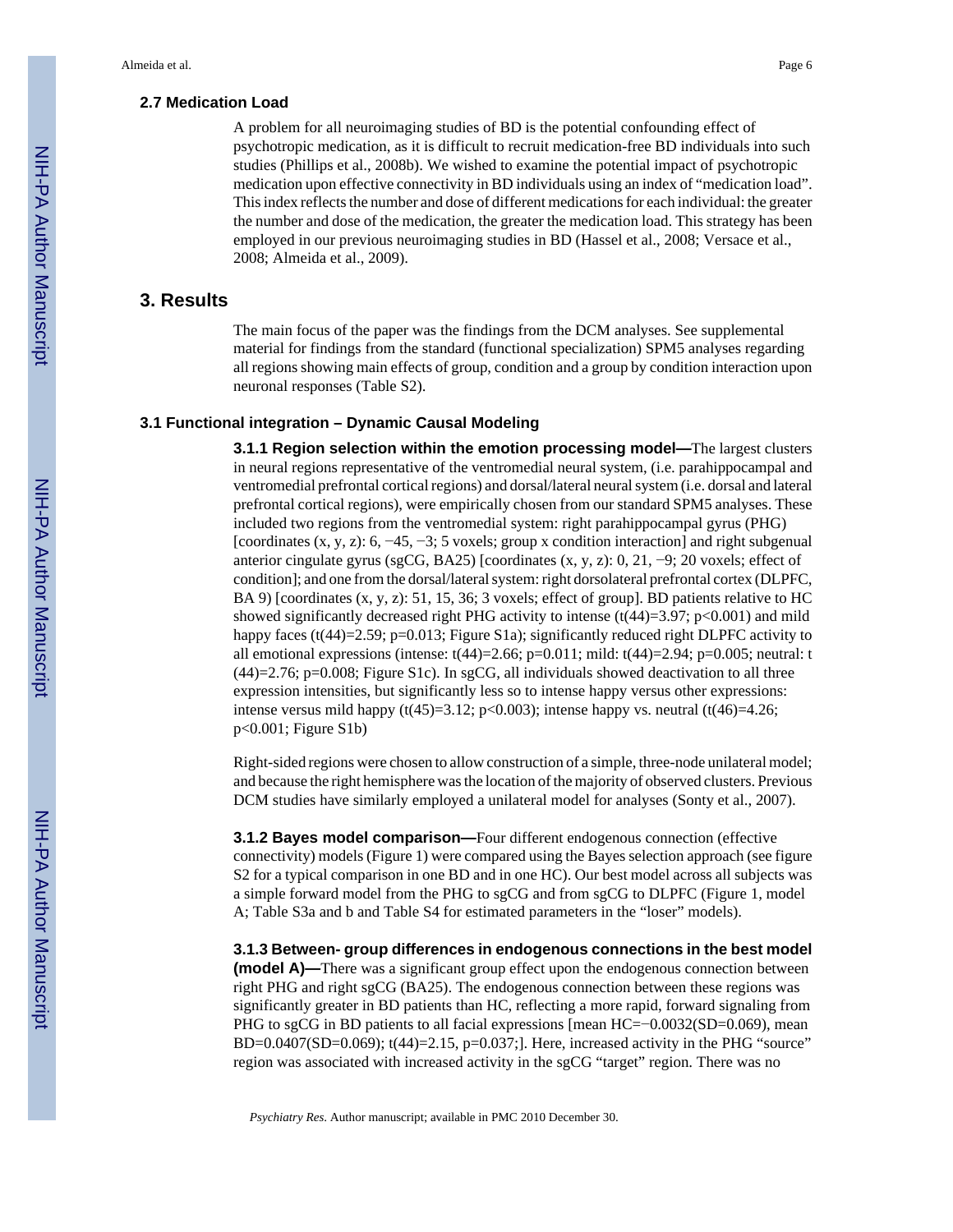significant group effect upon the endogenous connection from sgCG to DLPFC [mean HC= −0.0027(SD=0.0096), mean BD=0.005(SD=0.017); t(44)=1.9, p=0.064; Figure 2].

#### **3.1.4 Relationship between age, illness history variables, and medication load**

**—**Correlation analyses, using Pearson correlations, were performed to examine the relationship between these variables and the abnormal right PHG-sgCG endogenous connection in BD patients. These analyses revealed a negative trend only with illness duration (r=−0.46; p=0.035, using p=0.008 to control for multiple tests; Table 2).

# **4. Discussion**

We employed DCM to examine effective connectivity in ventromedial and dorsal/lateral neural systems implicated in emotion regulation in BD patients. Our best model in all participants was a simple forward model. There was a greater positive endogenous connection (i.e., greater effective connectivity) in BD patients relative to HC between right PHG and right sgCG during emotion labeling of happy and neutral facial expressions. This indicated a more rapid, forward PHG-sgCG signaling in BD patients to all facial expressions, such that an increase in activity in PHG was associated with a rapid increase in activity in sgCG.

The PHG has multiple and direct connections with the hippocampus and amygdala (Altshuler et al., 2005). A dynamic functional relationship between amygdala and PHG may protect against potentially harmful experiences in response to emotional stimuli (Surguladze et al., 2006). The sgCG is implicated in the generation of sad mood (Mayberg et al., 1999), depression (Mayberg et al., 2005), and internal state monitoring in individuals with attachment-avoidant personality. Depression improvement after pharmacotherapy (Kennedy et al., 2007) and deep brain stimulation (Mayberg et al., 2005) are associated with decreased right and left sgCG activity, respectively. PHG-sgCG connections through the subiculum and entorhinal cortex (Ongur and Price, 2000; Price, 2007) make it plausible that these regions function together within the ventromedial neural system during early appraisal, encoding and automatic regulation of behavior to emotionally-salient stimuli. Our finding of abnormally increased right PHG-sgCG effective connectivity to all faces in a simple and forward model in BD patients supports our hypothesis in BD of a dysfunctional ventromedial forward neural system for encoding, early appraisal, and automatic regulation of emotion. Our finding further suggests that the major dysfunction in this neural system is faster signaling from PHG to sgCG rather than slower signaling back from sgCG to PHG in BD patients, and that this occurs to both emotional (happy) and more ambiguous, although potentially salient (Davis and Whalen, 2001; Surguladze et al., 2006), neutral facial expressions.

While healthy controls showed a small activation (BOLD signal amplitude) in the PHG, part of the ventromedial system, related to automatic (rather then voluntary) emotion regulation, BD showed reduced activity in the PHG relative to healthy controls. Decreased PHG activity to emotional words was previously reported in euthymic BD (Malhi et al., 2007b), and reduced PHG gray matter volume in BD (Almeida et al., 2009), patients versus HC. Some other studies found increased activation in the amygdala and striatum, subcortical regions involved in the emotion identification and behavior generation. In this study, we employed an emotional labeling task (explicit process). Consequently, participants were supposed to "think" about the emotion, rather then "feel" the emotion. Therefore, engagement of an emotion regulatory area (rather then an identification area) would be expected. We can speculate that reduced right PHG, together with abnormally increased effective right PHG-sgCG connectivity, may be associated with reduced early appraisal, increased encoding and greater attribution of salience to emotional stimuli that, in turn, may represent a potential pathophysiological mechanism for mood dysregulation in BD. Further studies, are needed to determine the relationship between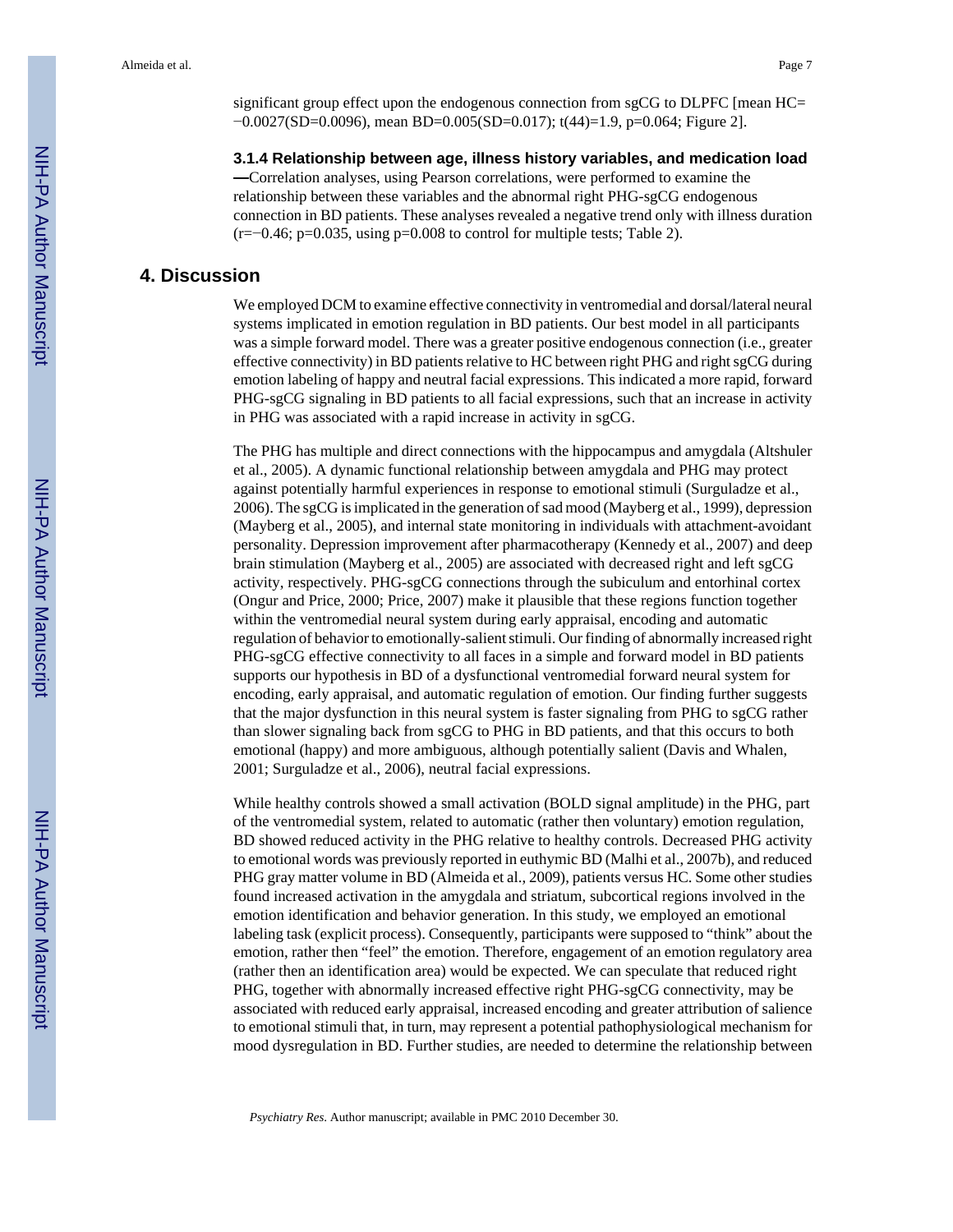effective connectivity and BOLD signal amplitude measures in neural systems implicated in emotion regulation in BD.

We found no significant group difference in right sgCG-DLPFC effective connectivity, although BD patients relative to HC showed reduced right DLPFC activity to all facial expressions, consistent with previous neuroimaging studies in BD (Yurgelun-Todd et al., 2000; Lawrence et al., 2004; Hassel et al., 2008; Almeida et al., 2009). These findings indicate abnormal effective connectivity in the ventromedial rather than the dorsal/lateral emotion regulation system, although do suggest decreased involvement of components of the dorsal/ lateral system to emotional stimuli in BD patients. All individuals showed right sgCG deactivation to all expressions, consistent with a role for the sgCG in encoding of negative emotional stimuli and negative rather than positive mood generation. There were no significant effects of age, illness variables, medication load or comorbid disorders upon effective connectivity between right PHG and right sgCG in BD patients. There was a negative trend only between illness duration and effective connectivity between these regions in BD patients, suggestive of a longer-term effect of BD of reducing the rate of the forward PHG-sgCG signaling.

In our functional specialization analyses, we also found activation in other regions related to emotional processing and visual processing, such as thalamus, insula, other parts of the anterior cingulate gyrus (BA24 and 32), lingual gyrus, cuneus. As a general pattern, we found decreased activation in the BD patients and in the between group contrast and an increased activation for neutral faces in the within contrast. It is beyond the scope of this work to discuss in detail the activation of these regions.

Nearly all studies to date examining functional connectivity in mood-disordered individuals using functional neuroimaging and electrophysiological techniques have focused on unipolar depressed rather than BD individuals (Pizzagalli et al., 2003; Anand et al., 2007; Holmes and Pizzagalli, 2008). These studies indicate disrupted functional connectivity between prefrontal cortical regions during attention tasks (Pizzagalli et al., 2003; Holmes and Pizzagalli, 2008) and increased prefrontal cortical-limbic functional connectivity at rest (Anand et al., 2007) or in response to sad facial stimuli after antidepressant treatment (Chen et al., 2008) in unipolar depressed individuals. The only study examining functional connectivity in BD employed psychophysiological interaction, and demonstrated reduced VLPFC-amygdala functional connectivity in BD manic patients versus HC during an emotion-labeling task (Foland et al., 2008) that parallels findings indicating structural abnormalities in white matter tracts connecting subcortical limbic regions with ventral prefrontal cortex in BD (Versace et al., 2008; Almeida et al., 2009). Our present findings using DCM make a significant contribution to this literature by demonstrating a specific abnormality in forward, temporal-ventral prefrontal cortical effective connectivity to emotionally salient stimuli in BD that may represent a pathophysiological functional neural mechanism for mood dysregulation in BD.

One limitation was that we recruited BD patients only during remission. Future studies should employ DCM to compare neural systems implicated in emotion regulation in BD patients in different mood states in cross-sectional and longitudinal designs. We focused on right-sided regions to allow construction of a simple unilateral model, and because the right hemisphere was the location of the majority of observed clusters of activation in BD patients and HC. Studies using different types of emotion processing paradigms that recruit bilateral ventromedial prefrontal neural systems could examine effective connectivity in these systems in each hemisphere in BD. We did not observe any significant relationships between medication load and effective connectivity in BD patients, but future studies employing DCM in BD populations should aim to include both unmedicated and medicated individuals to examine potential effects of different psychotropic medications upon effective connectivity in BD.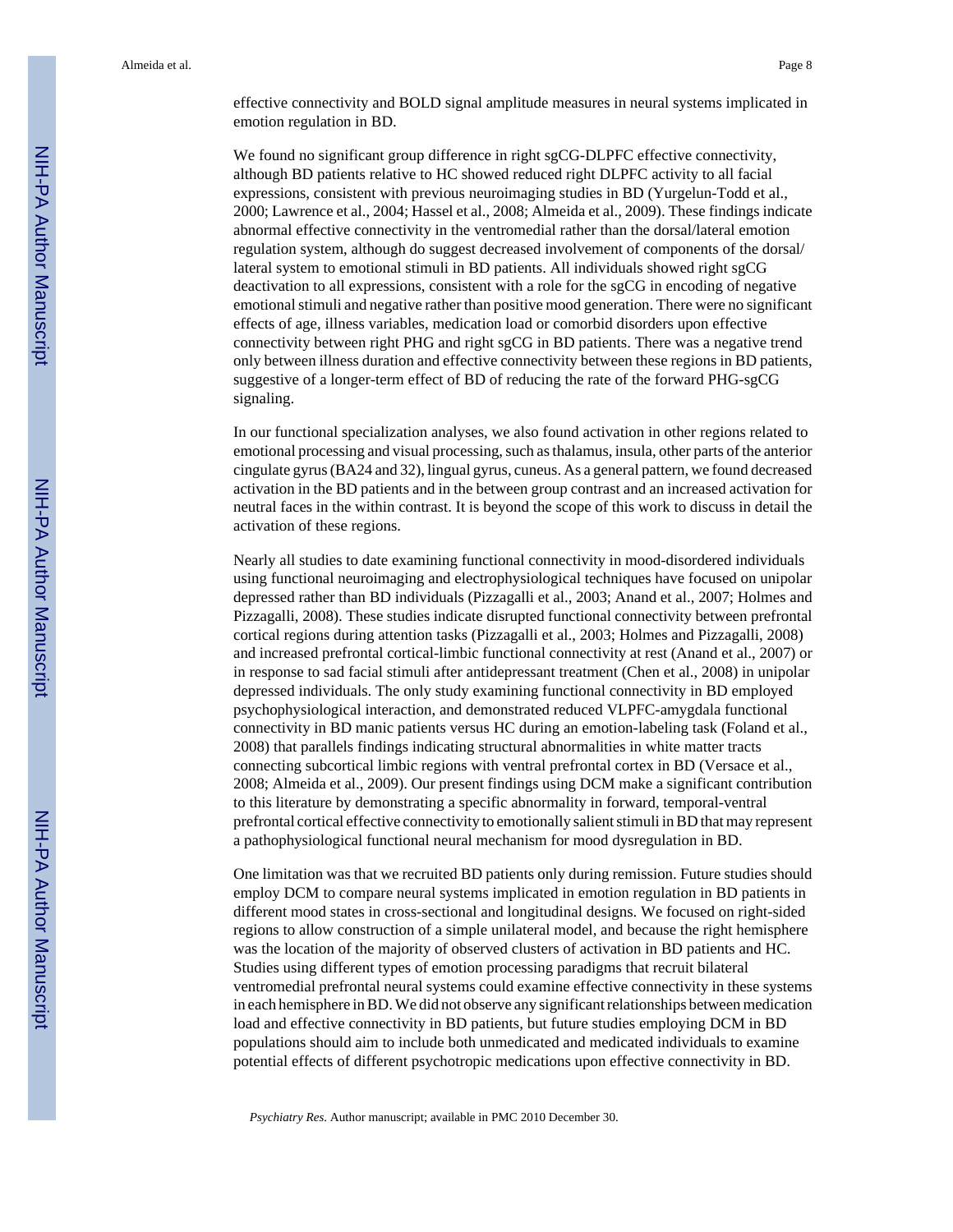Our study is the first to employ DCM to examine effective connectivity in neural systems implicated in emotion regulation in BD. Our main finding of increased effective connectivity to emotional stimuli between temporal and ventromedial prefrontal cortical regions (part of the ventromedial neural system) implicated in early appraisal, encoding and automatic regulation of emotion contributes significantly to understanding of the nature of functional abnormalities in neural circuitry underlying mood dysregulation in BD. It is a step forward from the majority of previous neuroimaging studies in BD that focused on examination of functional abnormalities in neural regions rather than neural systems implicated in mood regulation. The employment of effective connectivity analyses in future neuroimaging studies of BD and unipolar depression will be key to identifying pathophysiological mechanisms that distinguish the two mood disorders.

# **Supplementary Material**

Refer to Web version on PubMed Central for supplementary material.

# **Acknowledgments**

#### **Disclosures and acknowledgments**

All work was carried out within the Department of Psychiatry, University of Pittsburgh, neuroimaging data was collected at the Brain Imaging Research Center, University of Pittsburgh & Carnegie Mellon University. We thank Dr. KJ Jung, S Kurdilla and D Vizslay for their help acquiring neuroimaging data. The research in this study was supported in part by a NARSAD Independent Investigator Award to MLP and 5R01 MH076971-01. MLP is the NARSAD Nellie Blumenthal Investigator. JRCA is supported by CAPES (Brazilian foundation, #190105-2)

# **References**

- Almeida JR, Akkal D, Hassel S, Travis MJ, Banihashemi L, Kerr N, Kupfer DJ, Phillips ML. Reduced gray matter volume in ventral prefrontal cortex but not amygdala in bipolar disorder: significant effects of gender and trait anxiety. Psychiatry Research 2009;171:54–68. [PubMed: 19101126]
- Altshuler L, Bookheimer S, Proenza MA, Townsend J, Sabb F, Firestine A, Bartzokis G, Mintz J, Mazziotta J, Cohen MS. Increased amygdala activation during mania: a functional magnetic resonance imaging study. American Journal of Psychiatry 2005;162:1211–1213. [PubMed: 15930074]
- Anand A, Li Y, Wang Y, Gardner K, Lowe MJ. Reciprocal effects of antidepressant treatment on activity and connectivity of the mood regulating circuit: an FMRI study. Journal of Neuropsychiatry and Clinical Neurosciences 2007;19:274–282. [PubMed: 17827412]
- Blumberg HP, Donegan NH, Sanislow CA, Collins S, Lacadie C, Skudlarski P, Gueorguieva R, Fulbright RK, McGlashan TH, Gore JC, Krystal JH. Preliminary evidence for medication effects on functional abnormalities in the amygdala and anterior cingulate in bipolar disorder. Psychopharmacology 2005;183:308–313. [PubMed: 16249909]
- Buxton RB, Wong EC, Frank LR. Dynamics of blood flow and oxygenation changes during brain activation: The balloon model. Magnetic Resonance in Medicine 1998;39:855–864. [PubMed: 9621908]
- Chen CH, Lennox B, Jacob R, Calder A, Lupson V, Bisbrown-Chippendale R, Suckling J, Bullmore E. Explicit and implicit facial affect recognition in manic and depressed States of bipolar disorder: a functional magnetic resonance imaging study. Biological Psychiatry 2006;59:31–39. [PubMed: 16112653]
- Chen CH, Suckling J, Ooi C, Fu CH, Williams SC, Walsh ND, Mitterschiffthaler MT, Pich EM, Bullmore E. Functional coupling of the amygdala in depressed patients treated with antidepressant medication. Neuropsychopharmacology 2008;33:1909–1918. [PubMed: 17987064]
- Davis M, Whalen PJ. The amygdala: vigilance and emotion. Molecular Psychiatry 2001;6:13–34. [PubMed: 11244481]
- Drevets WC. Neuroimaging studies of mood disorders. Biological Psychiatry 2000;48:813–829. [PubMed: 11063977]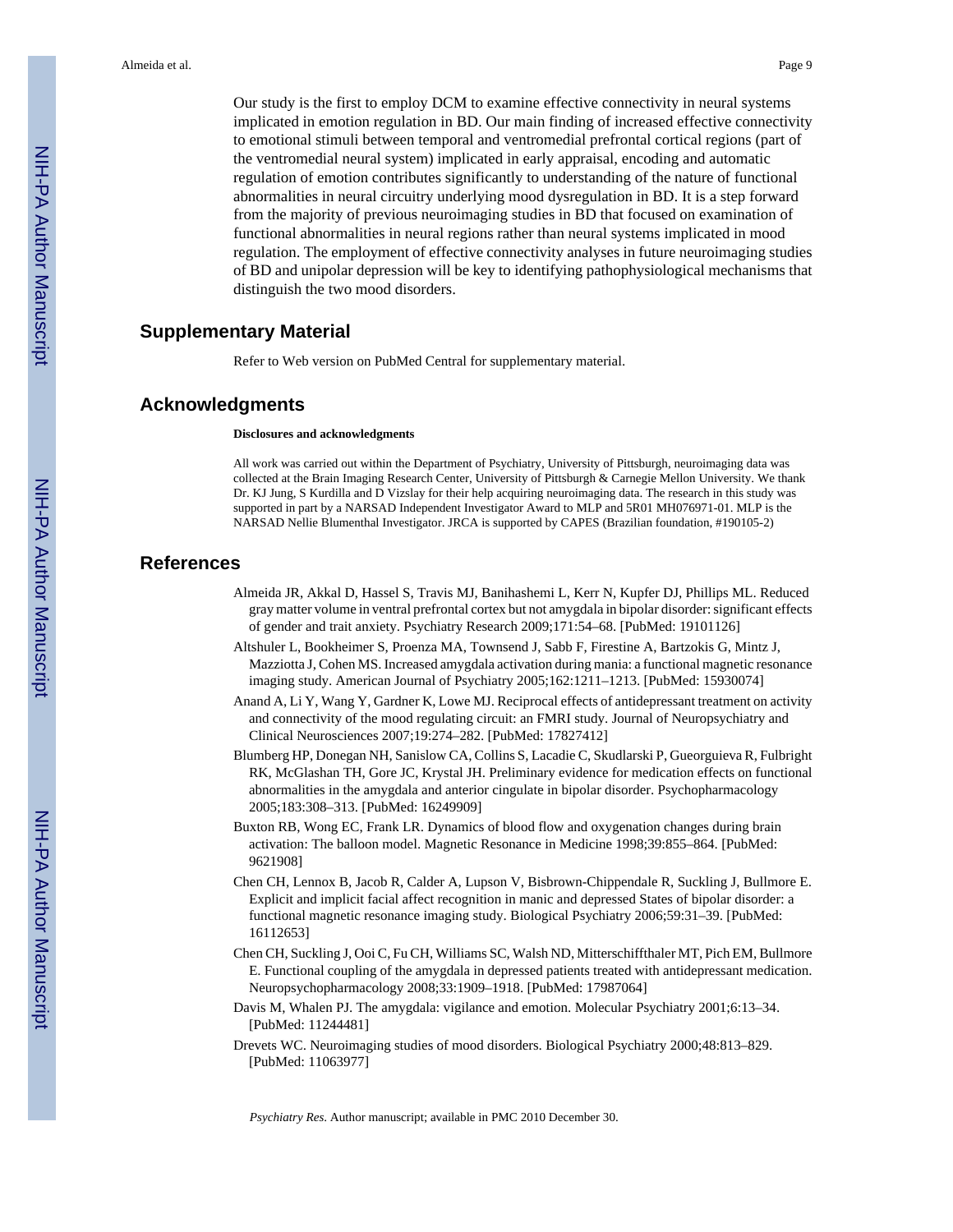- Fairhall SL, Ishai A. Effective connectivity within the distributed cortical network for face perception. Cerebral Cortex 2007;17:2400–2406. [PubMed: 17190969]
- Foland LC, Altshuler LL, Bookheimer SY, Eisenberger N, Townsend J, Thompson PM. Evidence for deficient modulation of amygdala response by prefrontal cortex in bipolar mania. Psychiatry Research: Neuroimaging 2008;162:27.
- Friston, KJ.; Ashburner, JT.; Kiebel, S.; Nichols, TE.; Penny, W. Statistical parametric mapping: the analysis of funtional brain images. Academic Press; London: 2007.
- Friston KJ, Harrison L, Penny W. Dynamic causal modelling. Neuroimage 2003;19:1273–1302. [PubMed: 12948688]
- Friston KJ, Mechelli A, Turner R, Price CJ. Nonlinear responses in fMRI: the Balloon model, Volterra kernels, and other hemodynamics. Neuroimage 2000;12:466–477. [PubMed: 10988040]
- Goodwin, FK.; Jamison, KR. Manic-depressive illness: bipolar disorders and recurrent depression. Oxford University Press; New York: 2007.
- Hassel S, Almeida JRC, Kerr N, Nau S, Ladouceur CD, Fissell K, Kupfer DJ, Phillips ML. Elevated striatal and decreased dorsolateral prefrontal cortical activity in response to emotional stimuli in euthymic bipolar disorder: no associations with psychotropic medication load. Bipolar Disorders 2008;10:916–927. [PubMed: 19594507]
- Holmes AJ, Pizzagalli DA. Spatiotemporal Dynamics of Error Processing Dysfunctions in Major Depressive Disorder. Archives of General Psychiatry 2008;65:179–188. [PubMed: 18250256]
- Kennedy SH, Konarski JZ, Segal ZV, Lau MA, Bieling PJ, McIntyre RS, Mayberg HS. Differences in Brain Glucose Metabolism Between Responders to CBT and Venlafaxine in a 16-Week Randomized Controlled Trial. American Journal of Psychiatry 2007;164:778–788. [PubMed: 17475737]
- Lagopoulos J, Malhi GS. A functional magnetic resonance imaging study of emotional Stroop in euthymic bipolar disorder. Neuroreport 2007;18:1583–1587. [PubMed: 17885606]
- Lawrence NS, Williams AM, Surguladze S, Giampietro V, Brammer MJ, Andrew C, Frangou S, Ecker C, Phillips ML. Subcortical and ventral prefrontal cortical neural responses to facial expressions distinguish patients with bipolar disorder and major depression. Biological Psychiatry 2004;55:578– 587. [PubMed: 15013826]
- Malhi GS, Lagopoulos J, Owen AM, Ivanovski B, Shnier R, Sachdev P. Reduced activation to implicit affect induction in euthymic bipolar patients: an fMRI study. Journal of Affective Disorders 2007a; 97:109–122. [PubMed: 16837058]
- Malhi GS, Lagopoulos J, Sachdev P, Mitchell PB, Ivanovski B, Parker GB. Cognitive generation of affect in hypomania: an fMRI study. Bipolar Disorders 2004a;6:271–285. [PubMed: 15225144]
- Malhi GS, Lagopoulos J, Sachdev PS, Ivanovski B, Shnier R. An emotional Stroop functional MRI study of euthymic bipolar disorder. Bipolar Disorders 2005;7(Suppl 5):58–69. [PubMed: 16225562]
- Malhi GS, Lagopoulos J, Sachdev PS, Ivanovski B, Shnier R, Ketter T. Is a lack of disgust something to fear? A functional magnetic resonance imaging facial emotion recognition study in euthymic bipolar disorder patients. Bipolar Disorders 2007b;9:345–357. [PubMed: 17547581]
- Malhi GS, Lagopoulos J, Ward PB, Kumari V, Mitchell PB, Parker GB, Ivanovski B, Sachdev P. Cognitive generation of affect in bipolar depression: an fMRI study. European Journal of Neuroscience 2004b;19:741–754. [PubMed: 14984424]
- Mayberg HS, Liotti M, Brannan SK, McGinnis S, Mahurin RK, Jerabek PA, Silva JA, Tekell JL, Martin CC, Lancaster JL, Fox PT. Reciprocal Limbic-Cortical Function and Negative Mood: Converging PET Findings in Depression and Normal Sadness. American Journal of Psychiatry 1999;156:675– 682. [PubMed: 10327898]
- Mayberg HS, Lozano AM, Voon V, McNeely HE, Seminowicz D, Hamani C, Schwalb JM, Kennedy SH. Deep Brain Stimulation for Treatment-Resistant Depression. Neuron 2005;45:651. [PubMed: 15748841]
- Mechelli A, Price CJ, Noppeney U, Friston KJ. A dynamic causal modeling study on category effects: bottom-up or top-down mediation? Journal of Cognitive Neuroscience 2003;15:925–934. [PubMed: 14628754]
- Ongur D, Price JL. The organization of networks within the orbital and medial prefrontal cortex of rats, monkeys and humans. Cerebral Cortex 2000;10:206–219. [PubMed: 10731217]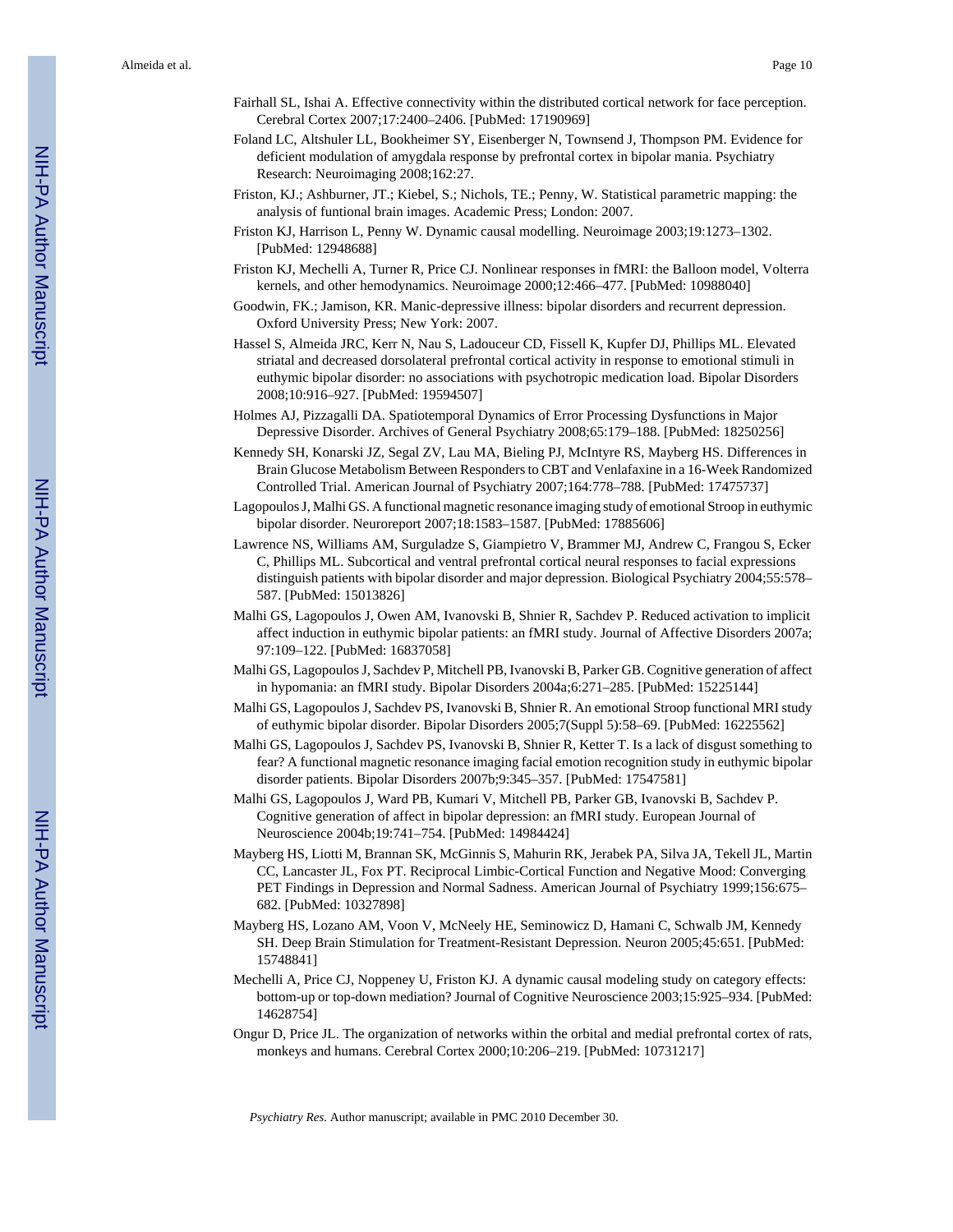- Penny WD, Stephan KE, Mechelli A, Friston KJ. Comparing dynamic causal models. Neuroimage 2004;22:1157–1172. [PubMed: 15219588]
- Phillips ML, Drevets WC, Rauch SL, Lane R. Neurobiology of emotion perception II: Implications for major psychiatric disorders. Biological Psychiatry 2003;54:515–528. [PubMed: 12946880]
- Phillips ML, Ladouceur CD, Drevets WC. A neural model of voluntary and automatic emotion regulation: implications for understanding the pathophysiology and neurodevelopment of bipolar disorder. Molecular Psychiatry 13 2008a;829:833–857.
- Phillips ML, Travis MJ, Fagiolini A, Kupfer DJ. Medication effects in neuroimaging studies of bipolar disorder. American Journal of Psychiatry 2008b;165:313–320. [PubMed: 18245175]
- Pizzagalli DA, Oakes TR, Fox AS, Chung MK, Larson CL, Abercrombie HC, Schaefer SM, Benca RM, Davidson RJ. Functional but not structural subgenual prefrontal cortex abnormalities in melancholia. Molecular Psychiatry 2003;9:393.
- Price JL. Definition of the Orbital Cortex in Relation to Specific Connections with Limbic and Visceral Structures and Other Cortical Regions. Annals of the New York Academy of Sciences 2007;1121:54– 71. [PubMed: 17698999]
- Raftery AE. Bayesian Model Selection in Social Research. Sociological Methodology 1995;25:111–163.
- Rubinsztein JS, Fletcher PC, Rogers RD, Ho LW, Aigbirhio FI, Paykel ES, Robbins TW, Sahakian BJ. Decision-making in mania: a PET study. Brain 2001;124:2550–2563. [PubMed: 11701607]
- Sonty SP, Mesulam MM, Weintraub S, Johnson NA, Parrish TB, Gitelman DR. Altered Effective Connectivity within the Language Network in Primary Progressive Aphasia. Journal of Neuroscience 2007;27:1334–1345. [PubMed: 17287508]
- Strakowski SM, DelBello MP, Adler C, Cecil DM, Sax KW. Neuroimaging in bipolar disorder. Bipolar Disorders 2000;2:148–164. [PubMed: 11256682]
- Surguladze S, Russell T, Kucharska-Pietura K, Travis MJ, Giampietro V, David AS, Phillips ML. A Reversal of the Normal Pattern of Parahippocampal Response to Neutral and Fearful Faces Is Associated with Reality Distortion in Schizophrenia. Biological Psychiatry 2006;60:423–431. [PubMed: 16487943]
- Surguladze SA, Brammer MJ, Young AW, Andrew C, Travis MJ, Williams SC, Phillips ML. A preferential increase in the extrastriate response to signals of danger. Neuroimage 2003;19:1317– 1328. [PubMed: 12948690]
- Versace A, Almeida JR, Hassel S, Walsh ND, Novelli M, Klein CR, Kupfer DJ, Phillips ML. Elevated left and reduced right orbitomedial prefrontal fractional anisotropy in adults with bipolar disorder revealed by tract-based spatial statistics. Archives of General Psychiatry 2008;65:1041–1052. [PubMed: 18762590]
- Young, AW.; Perrett, DI.; Calder, AJ.; Sprengelmeyer, R.; Ekman, P. Facial Expressions of Emotion: Stimuli and Tests (FEEST). Thames Valley Test Company; Bury St. Edmunds: 2002.
- Yurgelun-Todd DA, Gruber SA, Kanayama G, Killgore WD, Baird AA, Young AD. fMRI during affect discrimination in bipolar affective disorder. Bipolar Disorders 2000;2:237–248. [PubMed: 11249801]

NIH-PA Author Manuscript

NIH-PA Author Manuscript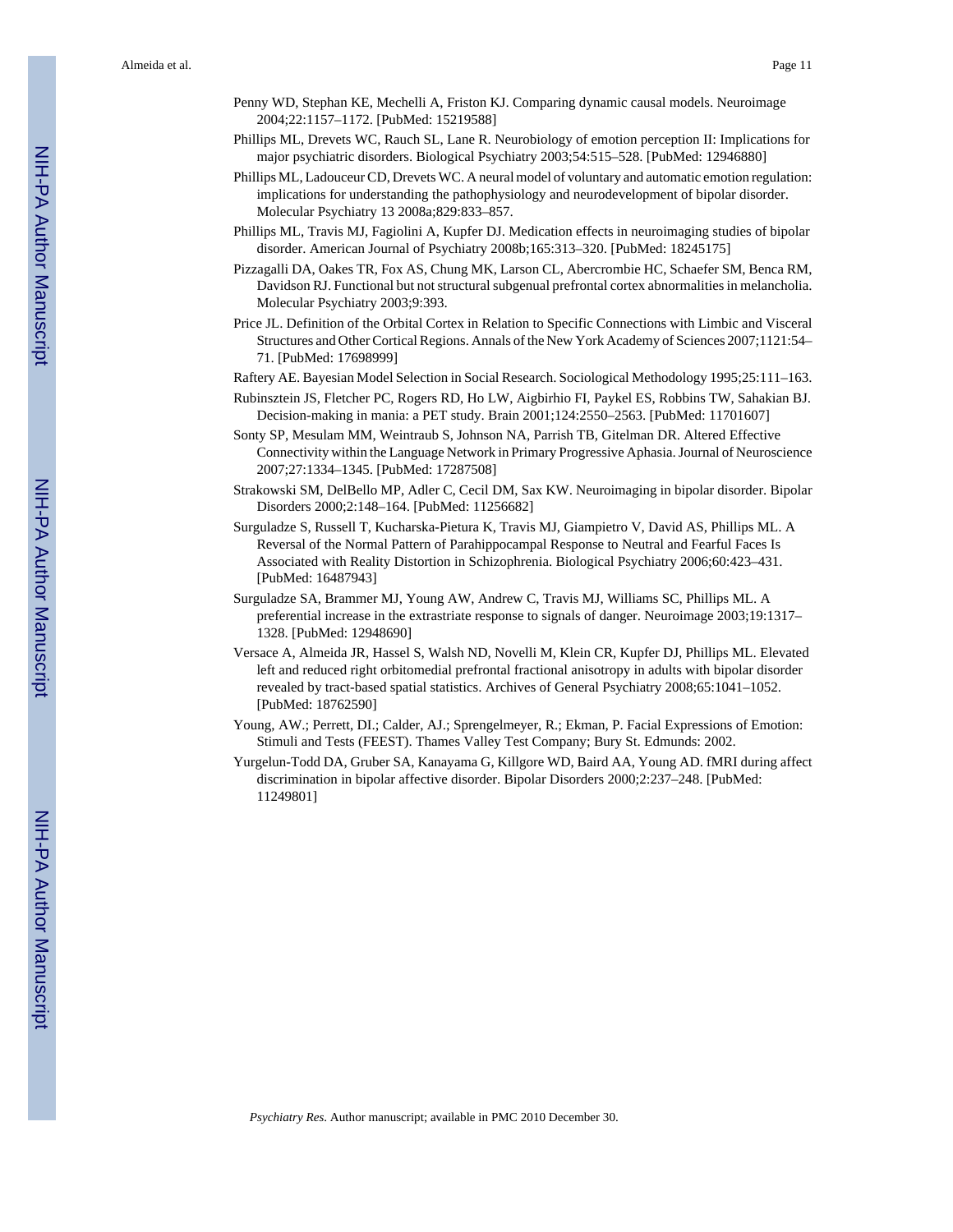Almeida et al. Page 12



# **Figure 1. Proposed models for Bayes comparison in healthy controls and bipolar disorder patients**

A) Model with simple forward connections between regions. B) Model with bilateral connection between PHG and sgCG; and simple forward connection between sgCG and DLPFC. C) Model with a forward connection between PHG and sgCG and a bilateral connection between sgCG and DLPFC. D) Model with bilateral connections between PHG and sgCG; and between sgCG and DLPFC.

The most consistent model after the model comparison was a simple forward model (model A).

PHG: Right parahippocampal gyrus; sgCG: Right subgenual cingulate gyrus; DLPFC: Right dorsolateral prefrontal cortex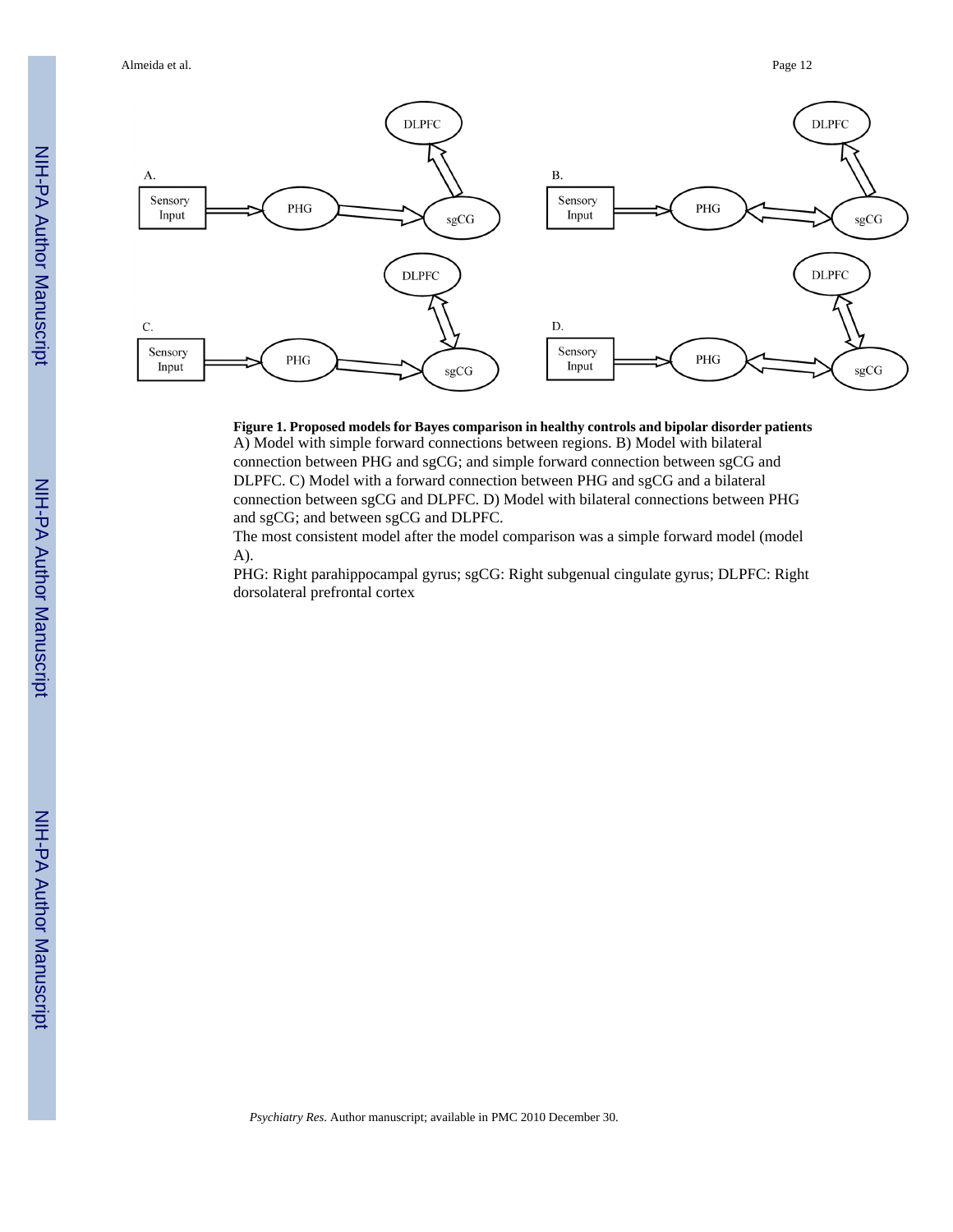

#### **Figure 2. Increased Effective connectivity between parahippocampal gyrus and ventromedial prefrontal regions during happy emotion labeling in bipolar disorder**

PHG: Right parahippocampal gyrus; sgCG: right subgenual cingulate gyrus; DLPFC: right dorsolateral prefrontal cortex

**Red arrow:** significantly greater positive effective connectivity in BD patients versus HC between right PHG and right sgCG ( $t(44)=2.15$ ,  $p=0.037$ ). Here, an increase in activity in the PHG "source" region was associated with an increase in activity in the sgCG "target" region **Black arrow:** non significant effective connectivity between subgenual cingulate gyrus and dorsolateral prefrontal cortex  $(t(44)=1.9, p=0.064)$ .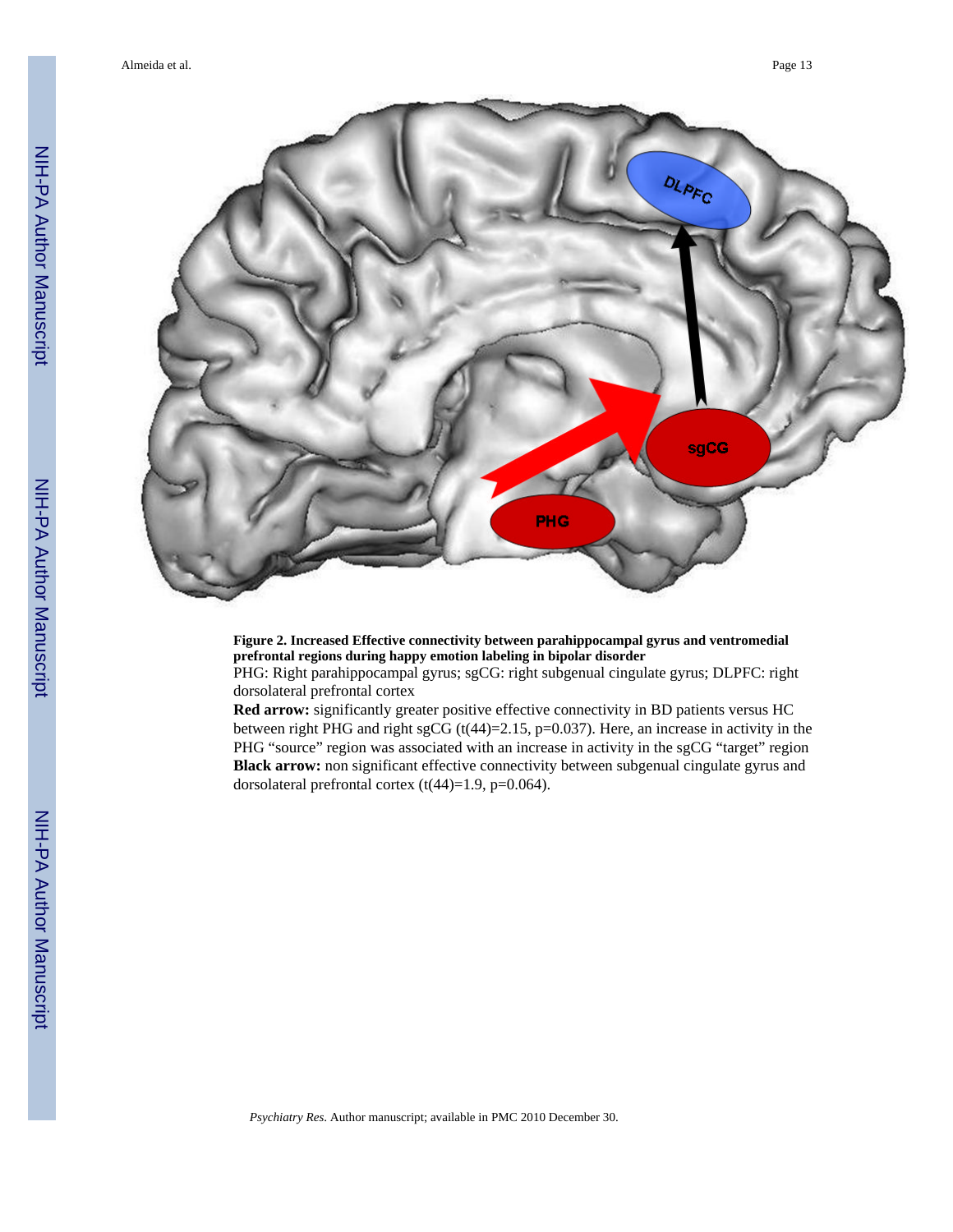#### **Table 1**

# Demographic information and BD patient clinical characteristics.

|                                |        | BD patients $(n=21)$                                          | $HC (n = 25)$ |
|--------------------------------|--------|---------------------------------------------------------------|---------------|
| $Gender^A$                     | Male   | 10                                                            | 10            |
|                                | Female | 11                                                            | 15            |
| Mean age <sup>B</sup> (s.d.)   |        | 31.95 (8.47)                                                  | 28.84 (9.63)  |
| Mean Age of Illness Onset      |        | 20.62(6.73)                                                   | n/a           |
| Mean illness duration $(s.d.)$ |        | 11.33(6.25)                                                   | n/a           |
| Mean HDRS $(s.d.)$             |        | 2.63(3.64)                                                    | n/a           |
| Mean YMRS $(s.d.)$             |        | 1.6(2.6)                                                      | n/a           |
| Medication load                |        | 2.5(1.8)                                                      | n/a           |
| Current comorbid diagnosis     |        |                                                               |               |
| Social phobia                  |        | 2                                                             | n/a           |
| Specific phobia                |        | 1                                                             |               |
| Anxiety disorder NOS           |        | 1                                                             |               |
| GAD                            |        |                                                               |               |
|                                |        | Medication: 19 BD were taking medication and 2 were drug free |               |
| Mood-stabilizers $(n=15)$      |        | Lithium $(n=6)$                                               | n/a           |
|                                |        | Lamotrigine $(n=3)$                                           |               |
|                                |        | Valproate Sodium $(n=2)$                                      |               |
|                                |        | Gabapentin $(n=1)$                                            |               |
|                                |        | Carbamazepine/Oxcarbazepine $(n=3)$                           |               |
| Antidepressants $(n=9)$        |        | Bupropion $(n=1)$                                             | n/a           |
|                                |        | Sertraline $(n=2)$                                            |               |
|                                |        | Trazodone $(n=1)$                                             |               |
|                                |        | Venlafaxine $(n=2)$                                           |               |
|                                |        | Mirtazapine $(n=1)$                                           |               |
|                                |        | Citalopram $(n=1)$                                            |               |
|                                |        | Fluoxetine $(n=1)$                                            |               |
| Antipsychotics $(n=13)$        |        | Aripiprazole $(n=7)$                                          | n/a           |
|                                |        | Risperidone $(n=3)$                                           |               |
|                                |        | Quetiapine $(n=2)$                                            |               |
|                                |        | Olanzapine $(n=1)$                                            |               |
| Benzodiazepines $(n=5)$        |        | Lorazepam $(n=4)$                                             | n/a           |
|                                |        | Clonazepam $(n=1)$                                            |               |

Numbers are means; standard deviations in parentheses; BD: bipolar I disorder patient remitted, HC: healthy controls, HDRS: Hamilton Depression Rating Scale, YMRS: Young Mania Rating Scale, PTSD: posttraumatic stress disorder,

*A*<br>BD patients and HC did not differ significantly in gender ratio ( $x^2$  =0.27, *p* =0.6);

 $B$ <sub>BD</sub> patients and HC did not differ significantly in age (*t* (44)=1.1, *p* =0.26);